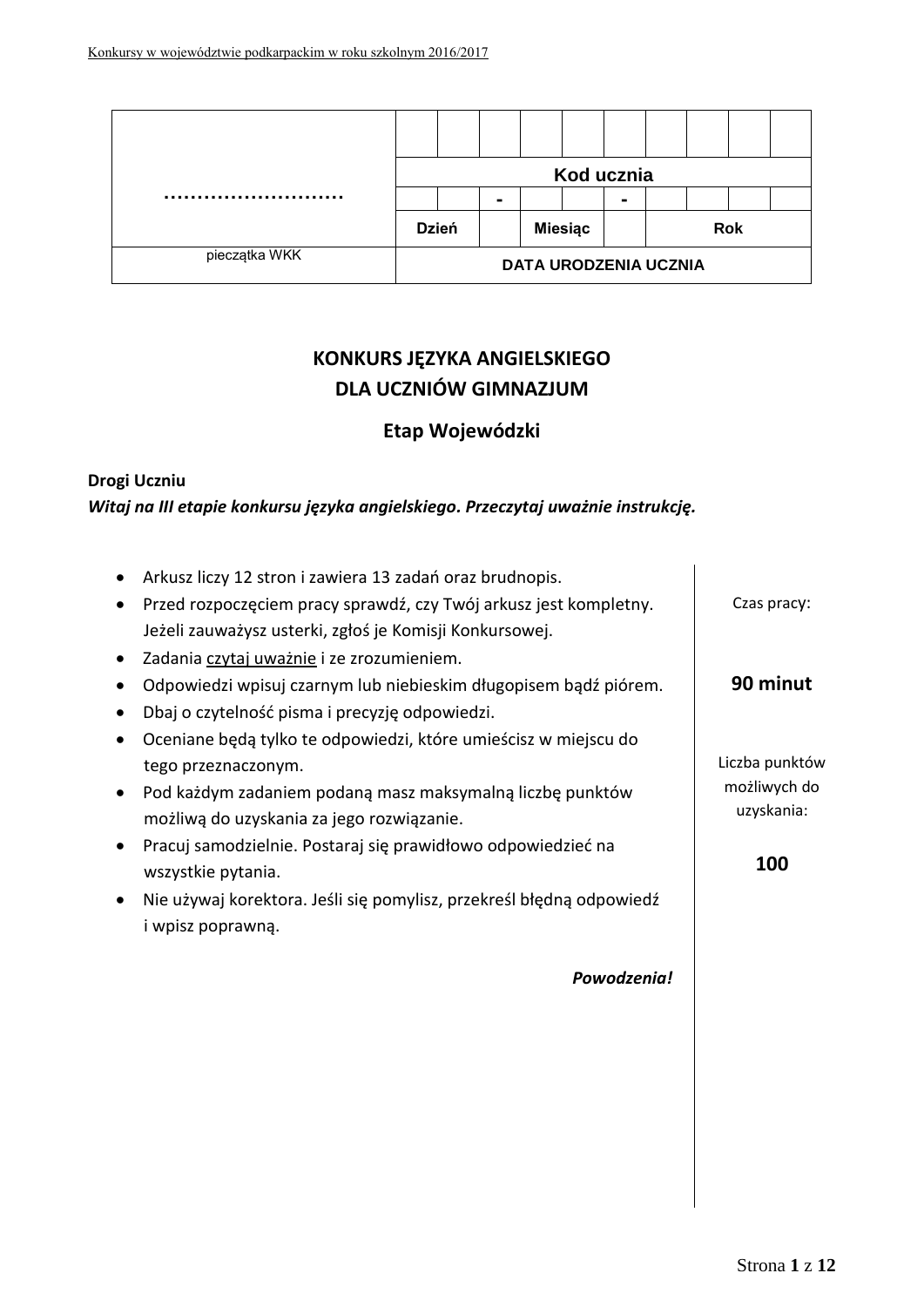## **SŁUCHANIE**

**Zadanie 1. Usłyszysz dwukrotnie dwie wiadomości. Z podanych odpowiedzi wybierz właściwą, najbardziej zgodną z treścią nagrania. Zaznacz jedną z czterech możliwości, zakreślając literę A, B, C lub D. Przed wysłuchaniem każdego z nagrań masz 30 sekund na zapoznanie się z pytaniami. Za każdą poprawną odpowiedź otrzymasz 1 punkt.**

Listen to the first recording and choose the best answer to the two questions below.

## **1. How did researchers get information to help them make predictions?**

- A. From a project run by Samsung.
- B. From the internet.
- C. By asking both experts and ordinary people.
- D. By analysing predictions made twenty-five years ago.

## **2. Which of these predictions about the future did the researchers NOT make?**

- A. Many people will not travel to work.
- B. People will be able to produce things at home.
- C. People will go to space for vacations and other reasons.
- D. People will still have to learn English.

## Listen to the second recording and choose the best answer to the next two questions.

## **3. What does Stephanie Roach want?**

- A. She wants people to watch the video of her goal on YouTube.
- B. She wants people to vote for her to win the award.
- C. She wants women to take up football.
- D. She wants to join a new club in France.

## **4. What did Stephanie say was extremely shocking for her?**

- A. Scoring such an amazing goal.
- B. So many people watching the video of her goal.
- C. Being chosen in the list of ten goalscorers.
- D. Being chosen in the list of three goalscorers.

**\_\_\_\_\_\_\_ / 4**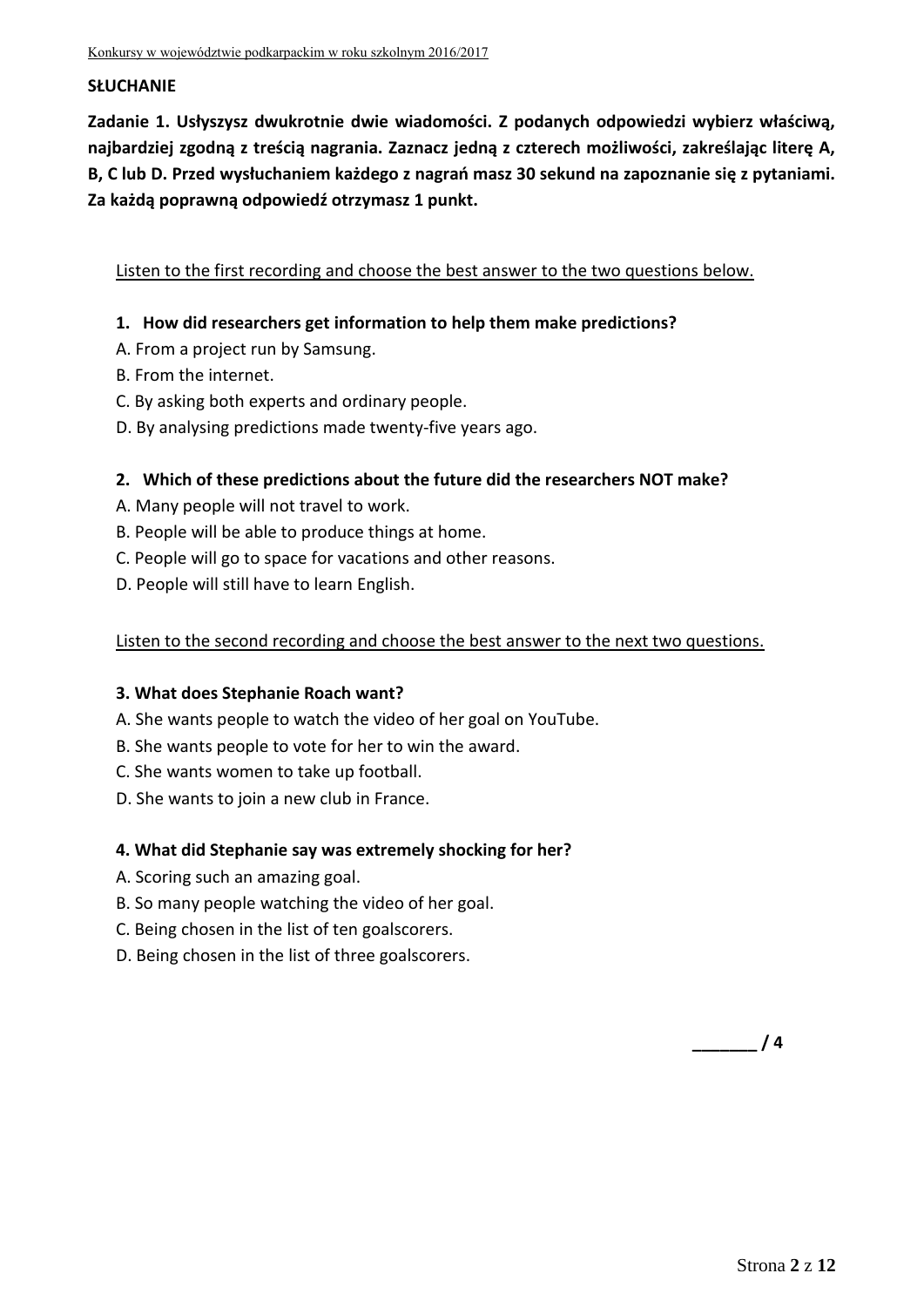## **CZYTANIE**

**Zadanie 2. Przeczytaj poniższy tekst. Dopasuj nagłówki podane pod tekstem do poszczególnych akapitów. Jeden nagłówek został podany dodatkowo i nie pasuje do żadnego akapitu. Za każdą poprawną odpowiedź otrzymasz 1 punkt.**

### **THE TRICKS OF THE TRADE**

As you walk into the supermarket, the delicious smell of freshly-baked bread hits you and you immediately start feeling hungry. Then, right by the entrance, you see beautiful displays of fresh and colourful produce, making you feel even hungrier. This is all intentional, because every supermarket knows that hungry customers buy more fruit and vegetables. Also, starting your shopping by selecting healthy, fresh fruit and vegetables may make you feel less guilty about picking up a few extra treats later on.

#### **2**

**1**

Who can resist a 'buy one get one free' deal? Yet, with around one third of the food the world produces going to waste, is that second chocolate cheesecake really necessary? In the same way, '3 for £6' might sound like a great bargain, but always check how much an item costs individually. You might not be saving very much at all and you will have two extra items that you don't really need.

#### **3**

Supermarkets know that customers tend to choose products that are at eye level, so the items on the middle shelves are usually the most expensive ones. Cheaper brands are on higher shelves that are hard to reach. So, remember to give your neck a workout and check out what's on the top shelves.

#### **4**

Don't expect supermarkets to use packaging strategies that make it easy to work out which goods are the cheapest either. It may be easier to grab some pre-packaged apples, but they're also a lot more expensive than loose ones.

#### **5**

Have you ever noticed that just when you've learnt where the tomato ketchup is, the shop moves it? Supermarkets love doing this, so that you have to spend time walking up and down the aisles looking for what you want to buy. Then, when you finally arrive at the checkout, there are tempting displays of sweets and magazines to throw into your trolley while you're waiting in line.

#### **6**

If you think all these things are sneaky, look at what supermarkets are planning for the near future! Shops will scan your loyalty card as soon as you walk in and send money-off coupons to your mobile phone as you shop. 3D displays will address you by name and as you're walking out you might even get an SMS telling you that you've forgotten to buy milk!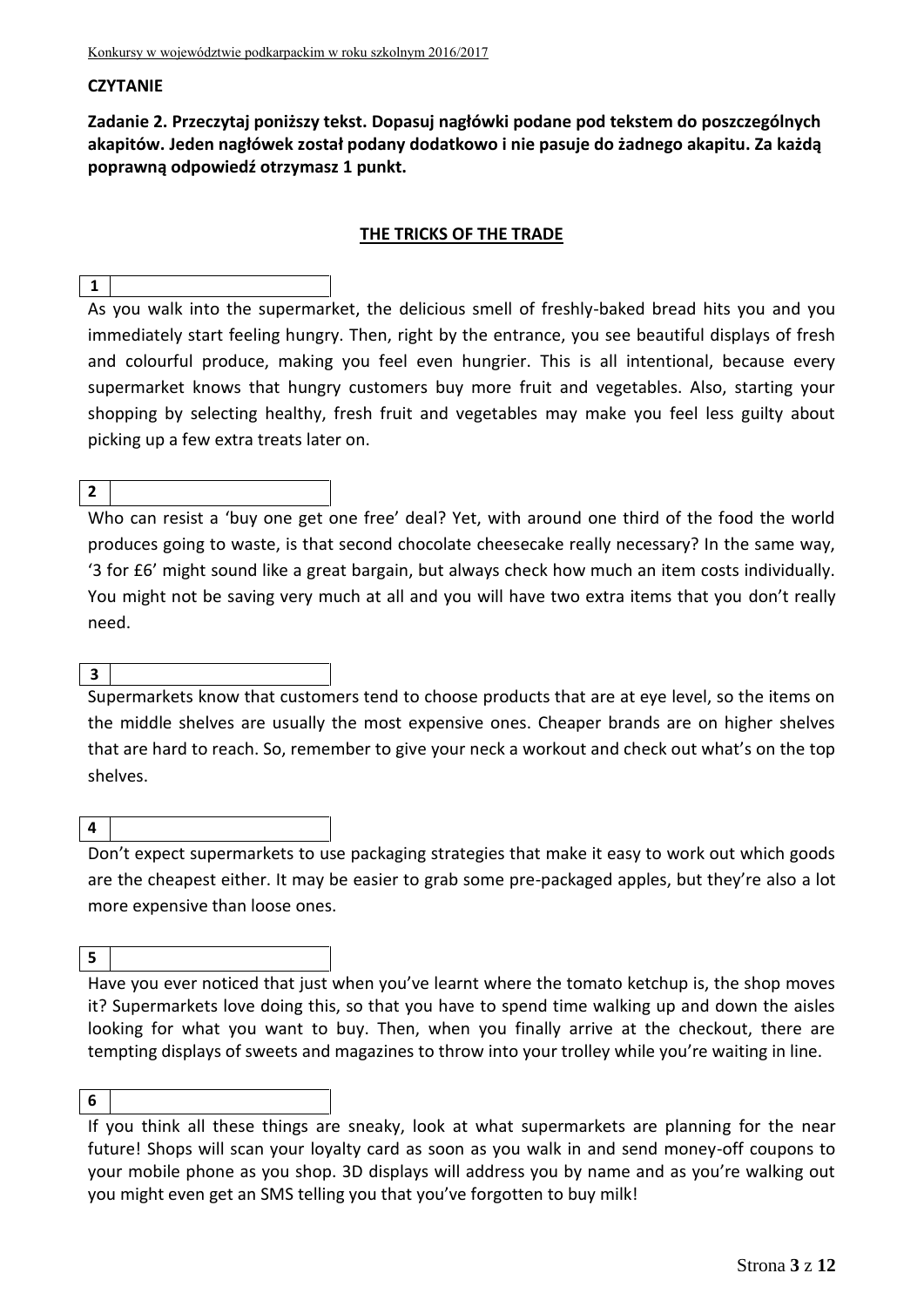Konkursy w województwie podkarpackim w roku szkolnym 2016/2017

HEADINGS **A BUY NOW, PAY LATER B WRAPPING IT UP C SEARCHING THE SHOP D COOKING UP MORE TRICKS E TEMPTING YOU WITH SPECIAL OFFERS F APPEALING TO THE SENSES G LINE OF SIGHT**

**\_\_\_\_\_\_\_\_ / 6**

## **ZNAJOMOŚĆ SŁOWNICTWA I ZWROTÓW**

**Zadanie 3. Uzupełnij luki odpowiednią formą wyrazu utworzonego od słowa podanego na końcu każdego zdania. Wymagana jest całkowita poprawność ortograficzna wpisywanych wyrazów. Za każdą poprawną odpowiedź otrzymasz 1 punkt.**

| 1. Jack stood in defence of the woman who was attacked by a mugger. He was later praised                                                                                                |
|-----------------------------------------------------------------------------------------------------------------------------------------------------------------------------------------|
|                                                                                                                                                                                         |
| 2. The trousers I have bought are a bit too short. I will ask my tailor if he can                                                                                                       |
|                                                                                                                                                                                         |
|                                                                                                                                                                                         |
|                                                                                                                                                                                         |
|                                                                                                                                                                                         |
|                                                                                                                                                                                         |
| unlocked. NUMBER                                                                                                                                                                        |
|                                                                                                                                                                                         |
| how he cut his assistant into two halves and then put her together. BELIEVE                                                                                                             |
|                                                                                                                                                                                         |
| of the contract of the contract of the contract of the contract of the contract of the contract of the contract o<br>the marathon<br>9. Some<br>runners lost consciousness<br>due<br>to |
|                                                                                                                                                                                         |
|                                                                                                                                                                                         |
| <b>PREDICT</b>                                                                                                                                                                          |

**\_\_\_\_\_\_\_\_ / 10**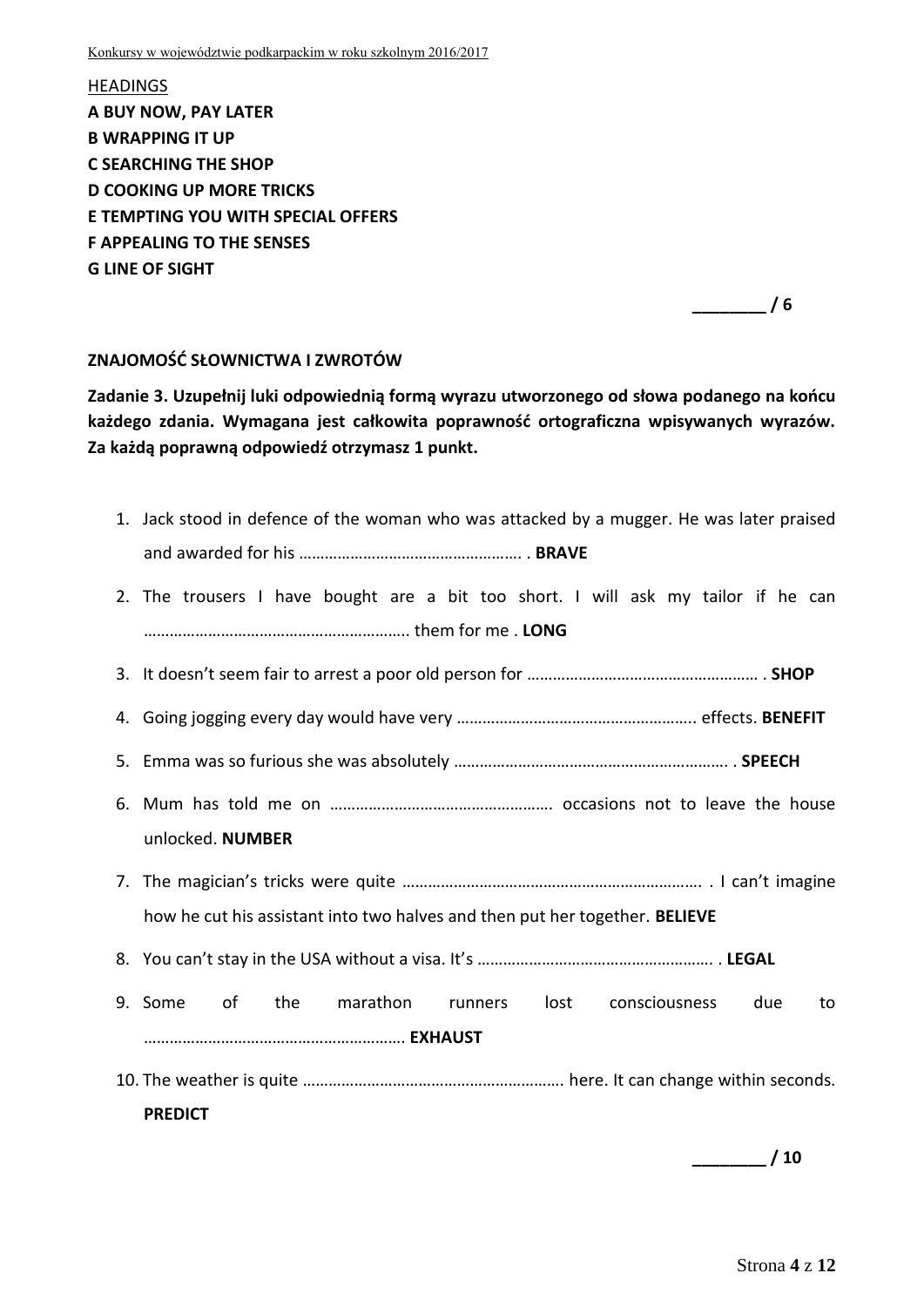# **Zadanie 4. Podkreśl tę opcję, która najlepiej pasuje do kontekstu zdania. Za każdą poprawną odpowiedź otrzymasz 1 punkt.**

|    | a) fair            | b) even                                                                   | c) equal                       | d) same     |  |
|----|--------------------|---------------------------------------------------------------------------|--------------------------------|-------------|--|
|    |                    |                                                                           |                                |             |  |
|    | a) timetable       | b) itinerary                                                              | c) programme d) schedule       |             |  |
|    |                    |                                                                           |                                |             |  |
|    | a) confessed       | b) boasted                                                                | c) admitted d) denied          |             |  |
|    | before remarrying. |                                                                           |                                |             |  |
|    | a) in-law          | b) widower                                                                | c) single                      | d) groom    |  |
|    |                    | 5. Techno music used to be popular but it's a bit  fashion at the moment. |                                |             |  |
| a) | beyond             | b) away from<br>c) outside                                                |                                | d) out of   |  |
|    |                    |                                                                           |                                |             |  |
|    | a) pass            | b) legislate                                                              | c) vote                        | d) bill     |  |
|    |                    |                                                                           |                                |             |  |
| a) | bitten             | b) hit                                                                    | c) stung                       | d) poisoned |  |
|    |                    | 8. The book didn't really  my expectations, unfortunately.                |                                |             |  |
|    | a) meet with       | b) put in for                                                             | c) fall short of d) come up to |             |  |
|    |                    | the ones who couldn't come to our meeting.                                |                                |             |  |
|    | a) in spite of     | b) on account of c) on behalf of                                          |                                | d) due to   |  |
|    |                    | 10. Does it make a big  if I pay you in euros instead of dollars?         |                                |             |  |
|    | a) variation       | b) difference                                                             | c) opposition d) contrast      |             |  |

**\_\_\_\_\_\_ /10**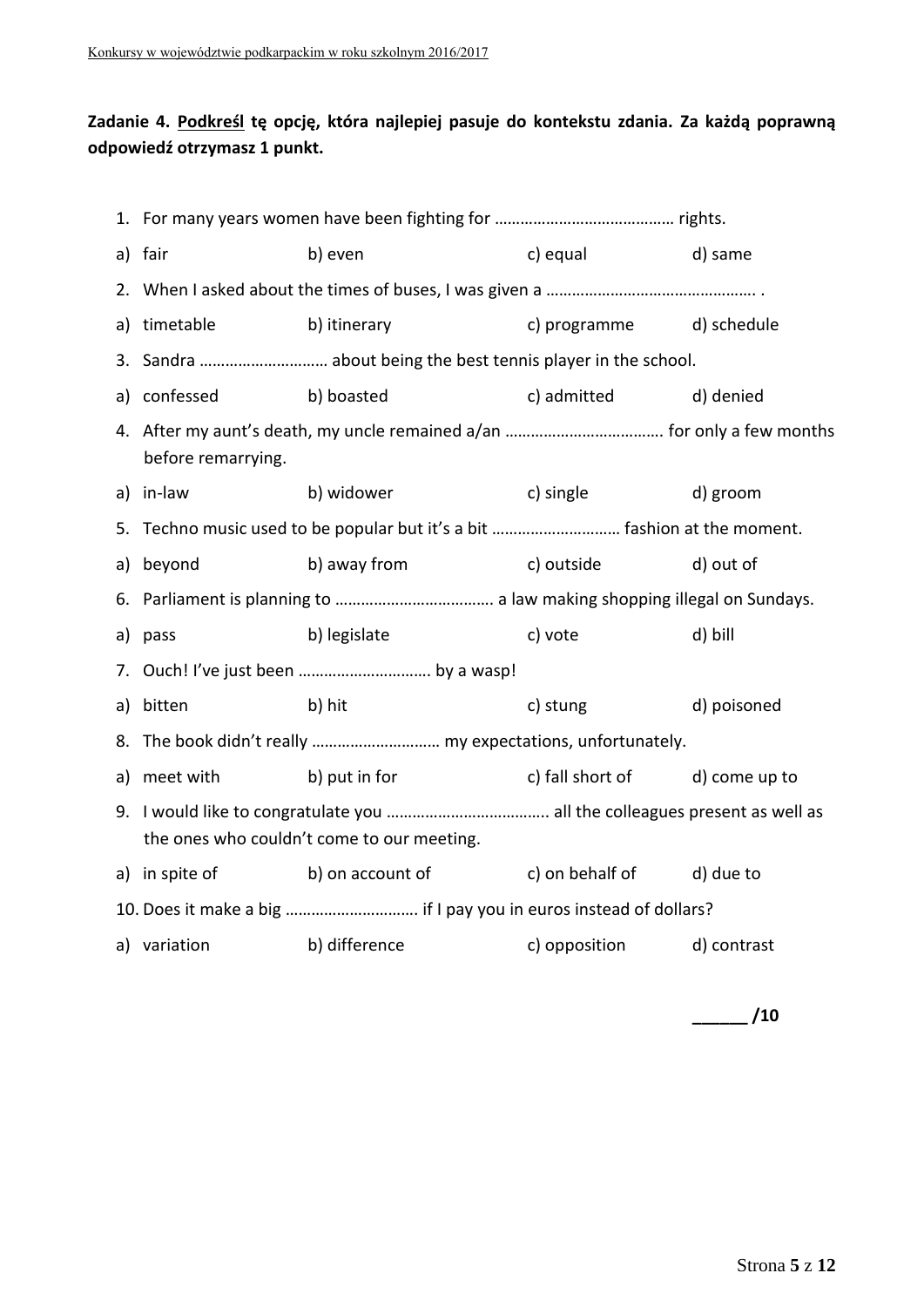**Zadanie 5. Uzupełnij idiomy występujące w poniższych zdaniach brakującymi słowami. Liczba kresek odpowiada liczbie liter w brakującym wyrazie. Wymagana jest całkowita poprawność gramatyczna i ortograficzna wpisywanych słów. Za każdą poprawną odpowiedź otrzymasz 1 punkt.**

- 1. Whenever my boyfriend tells a lie, he goes as red as a  $\underline{\hspace{1cm}}$  \_\_ \_ \_ r \_ \_ \_ \_ .
- 2. I hope you didn't believe Jim about him taking part in that reality show he was only

 $g$  your leg!

- 3. If I were you, I wouldn't spend so much on this dress  $-$  it's a  $\qquad$  y  $\qquad$  robbery.
- 4. I'm not even going to open my mouth, as she jumps down my hevery time I try to say something.
- 5. Believe me, I know what you mean when you talk about financial problems. I've been in the same a as you for months.
- 6. Do you think this is a serious problem or just a storm in a  $\underline{\hspace{1cm}}$   $\underline{\hspace{1cm}}$   $c$   $\underline{\hspace{1cm}}$ .
- 7. Yesterday Mary saw a woman steal a ring from a jeweller's and she t a solind eye to it! It wasn't the right thing to do!
- 8. I'm \_\_ i \_\_ \_ \_ \_ \_ my neck out here, but I think Donald Trump will win the next election.
- 9. Come on, failing the exam is not the end of the  $\qquad \qquad d.$
- 10. Our teacher's explanations were as clear as m \_\_ \_\_. We didn't understand anything!

**ZNAJOMOŚĆ KONSTRUKCJI GRAMATYCZNYCH**

**Zadanie 6. Przetłumacz fragmenty podane w nawiasach na język angielski. Użyj od dwóch do pięciu wyrazów. Wymagana jest całkowita poprawność ortograficzna i gramatyczna wpisywanych odpowiedzi. Za każdą poprawną odpowiedź otrzymasz 1 punkt.**

1. 'I have never eaten sushi.' '(**Ja też nie**)'

………………………………………………………………………………………………………………………………………………….. 2. We were told that the coach would be leaving (**za trzy godziny**). ………………………………………………………………………………………………………………………………………………….. 3. (**Skończywszy**) reading the controversial article, she called to tell me what it was about. ………………………………………………………………………………………………………………………………………………….. 4. Sue (**nie powinna była**) ignored her mum's warnings. She wouldn't be ill right now. ………………………………………………………………………………………………………………………………………………….. 5. They moved to a small village last year. They (**przyzwyczajają się do mieszkania**) there. …………………………………………………………………………………………………………………………………………………..

**\_\_\_\_\_\_ / 10**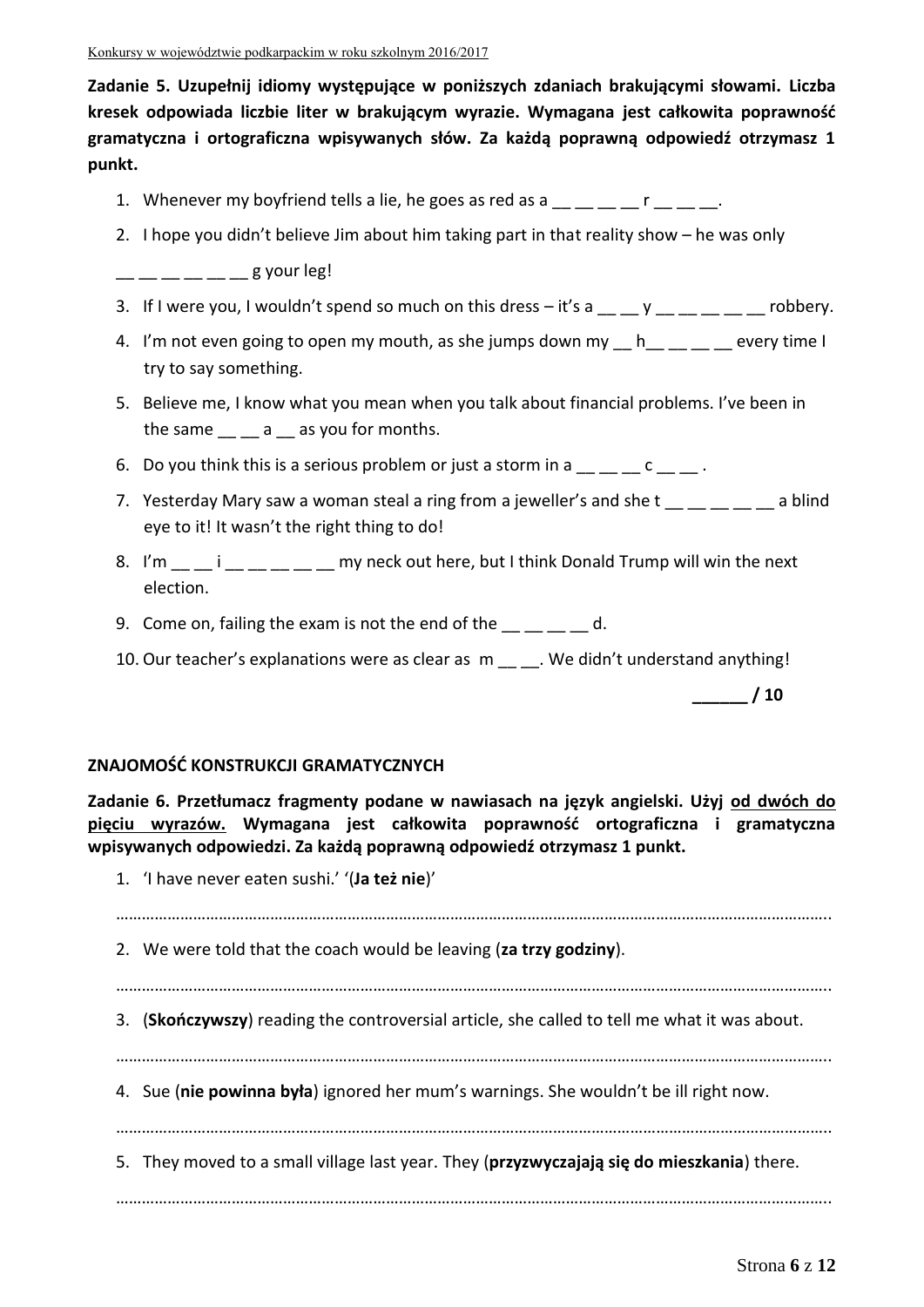Konkursy w województwie podkarpackim w roku szkolnym 2016/2017

| 6. You (nie pozwala się) to park here.                                         |    |
|--------------------------------------------------------------------------------|----|
| 7. Jane asked me if ( <b>potrafie</b> ) swim well.                             |    |
| 8. Never before (jadiem) such delicious pancakes. You must give me the recipe! |    |
| 9. Something is wrong with my car. I will (naprawia mi go) tomorrow.           |    |
| 10. I'd rather you ( <i>iebys</i> nie ogladał) television while I'm reading.   |    |
|                                                                                | 10 |

## **Zadanie 7. Podkreśl tę opcję, która najlepiej pasuje do kontekstu zdania. Za każdą poprawną odpowiedź otrzymasz 1 punkt.**

| a) when                    | b) that                                                                  | c) since     | d) ago             |
|----------------------------|--------------------------------------------------------------------------|--------------|--------------------|
|                            | 2. No sooner had we started the match  the rain began pouring down.      |              |                    |
| a) than                    | b) when                                                                  | c) that      | d) and             |
|                            | 3. Several people,  voices could be clearly heard, were waiting outside. |              |                    |
| a) whose                   | b) their                                                                 | c) of which  | d) whom            |
|                            | 4. The manager of the shop  that all the customers should be searched.   |              |                    |
| a) told                    | b) insisted                                                              | c) predicted | d) obliged         |
|                            | 5.  you should do now is take a long break.                              |              |                    |
| a) That                    | b) As                                                                    | c) How       | d) What            |
|                            | 6. I can't quite  out what the sign says.                                |              |                    |
| a) read                    | b) make                                                                  | c) get       | d) carry           |
|                            | 7.  we hurried, we missed the train to Edinburgh.                        |              |                    |
| a) In spite of b) Although |                                                                          | c) Unless    | d) Despite         |
|                            |                                                                          |              |                    |
|                            | a) didn't need to read b) mustn't have read c) couldn't read             |              | d) can't have read |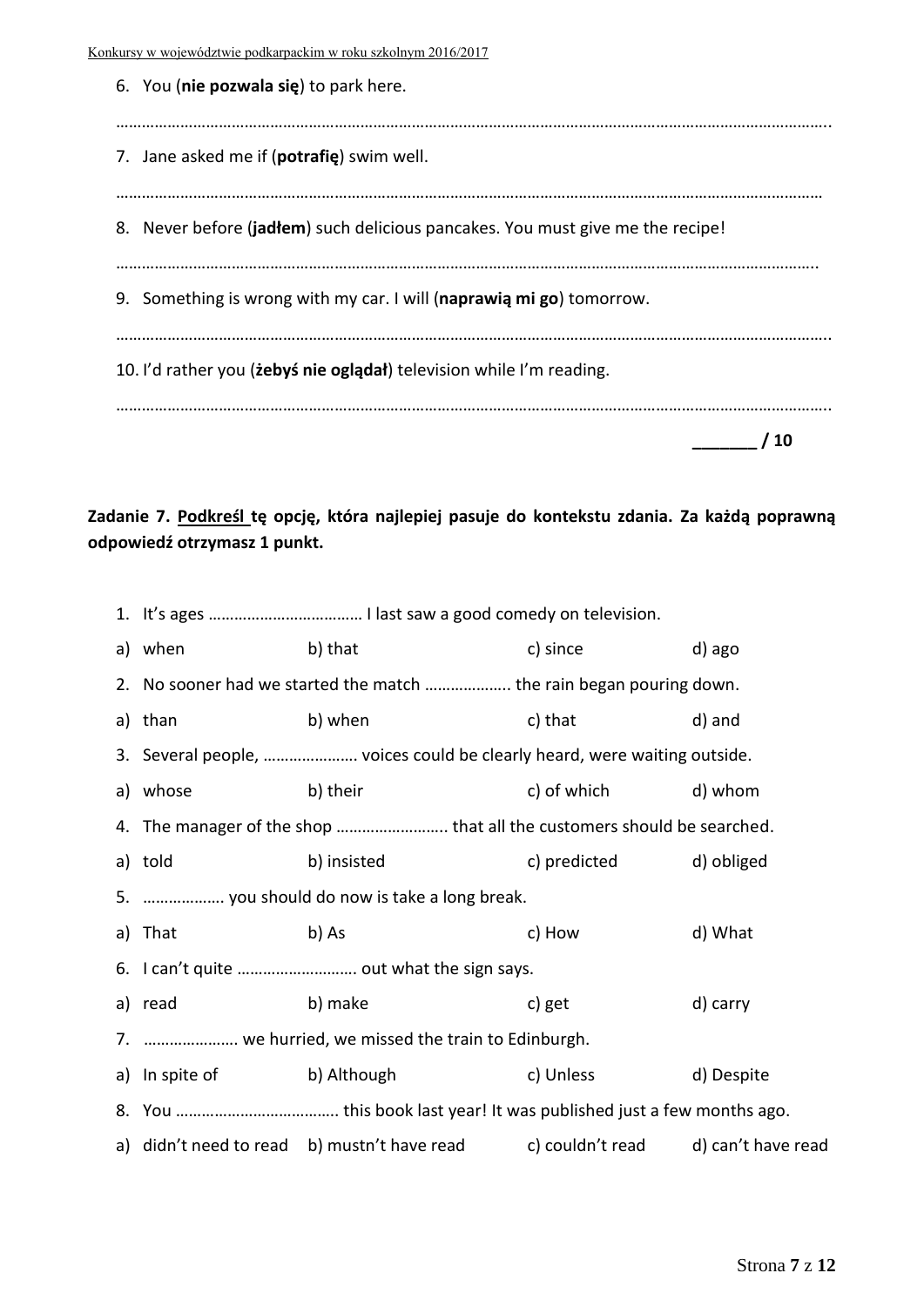| done much!        |                                            |              |                 |
|-------------------|--------------------------------------------|--------------|-----------------|
| you started<br>a) | b) for you start                           | c) you start | d) for starting |
|                   | 10. I am going to  my hair dyed next week. |              |                 |
| make<br>a)        | b) had                                     | c) give      | d) get          |
|                   |                                            |              | 10              |

**Zadanie 8. Uzupełnij zdania właściwymi formami słów podanych w nawiasach. Zachowaj kolejność podanych słów i dodaj wszystkie niezbędne wyrazy, aby otrzymać logiczne i gramatycznie poprawne zdania. Za każdą poprawną odpowiedź otrzymasz 1 punkt.**

| week.                                                                                              |
|----------------------------------------------------------------------------------------------------|
| we will reach our destination. Hurry up!                                                           |
| do?                                                                                                |
| for this company for a year.                                                                       |
| your behaviour!                                                                                    |
| realise) it was locked.                                                                            |
| change of plans. They will be worried.                                                             |
| go out) for a walk.                                                                                |
| 10. Our Chemistry teacher gave us an extremely difficult test last week. Only Steven<br>correctly. |
|                                                                                                    |

**\_\_\_\_\_\_\_\_\_ / 10**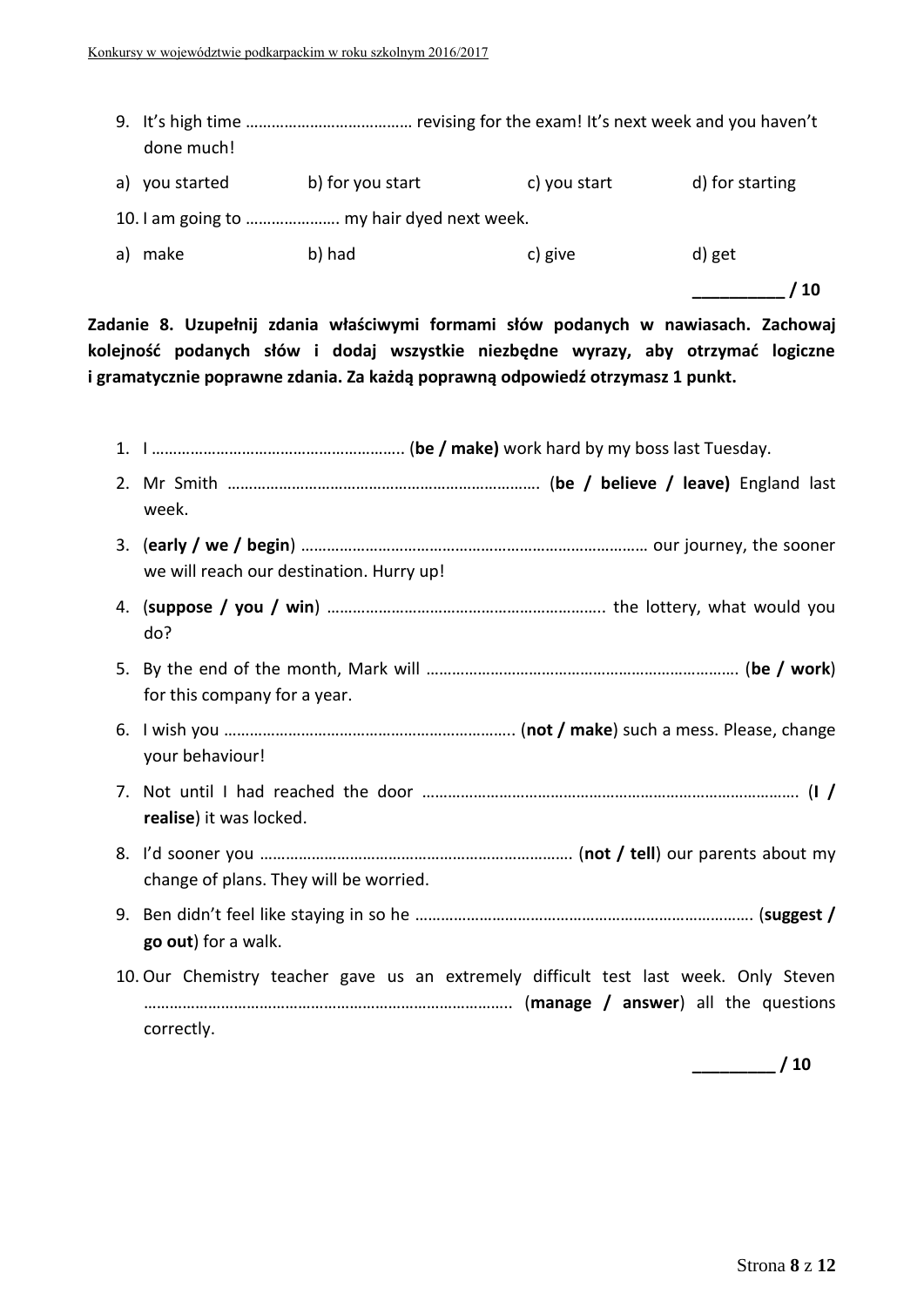**Zadanie 9. Uzupełnij drugie zdanie tak, aby znaczyło to samo, co pierwsze, wykorzystując podany wyraz. Użyj od dwóch do pięciu wyrazów. Nie należy zmieniać formy podanego wyrazu. Wymagana jest całkowita poprawność gramatyczna i ortograficzna wpisywanych odpowiedzi. Za każdą poprawną odpowiedź otrzymasz 1 punkt.**

1. I wasn't very keen on sport in those days.

## **USE**

| days.                                                                     |
|---------------------------------------------------------------------------|
| 2. Mary bought her car in 1999 and she's still driving it.                |
| <b>BEEN</b>                                                               |
|                                                                           |
| 3. Whose watch is this?                                                   |
| <b>BELONG</b>                                                             |
|                                                                           |
| 4. Your hair needs shortening.                                            |
| <b>HAVE</b>                                                               |
|                                                                           |
| 5. I regret not studying hard last term.                                  |
| <b>ONLY</b>                                                               |
|                                                                           |
| 6. Melanie doesn't want to go to the meeting.                             |
| <b>RATHER</b>                                                             |
|                                                                           |
| 7. If you do change your mind after all, let me know.                     |
| <b>SHOULD</b>                                                             |
|                                                                           |
| 8. Tim was a talented pianist at the age of twelve.                       |
| <b>PLAY</b>                                                               |
|                                                                           |
| 9. The money is not to be paid under any circumstances.                   |
| <b>NO</b>                                                                 |
|                                                                           |
| 10. Jessica thought it would be a good idea for me to see a psychologist. |
| <b>ADVISED</b>                                                            |
|                                                                           |
|                                                                           |
| / 10                                                                      |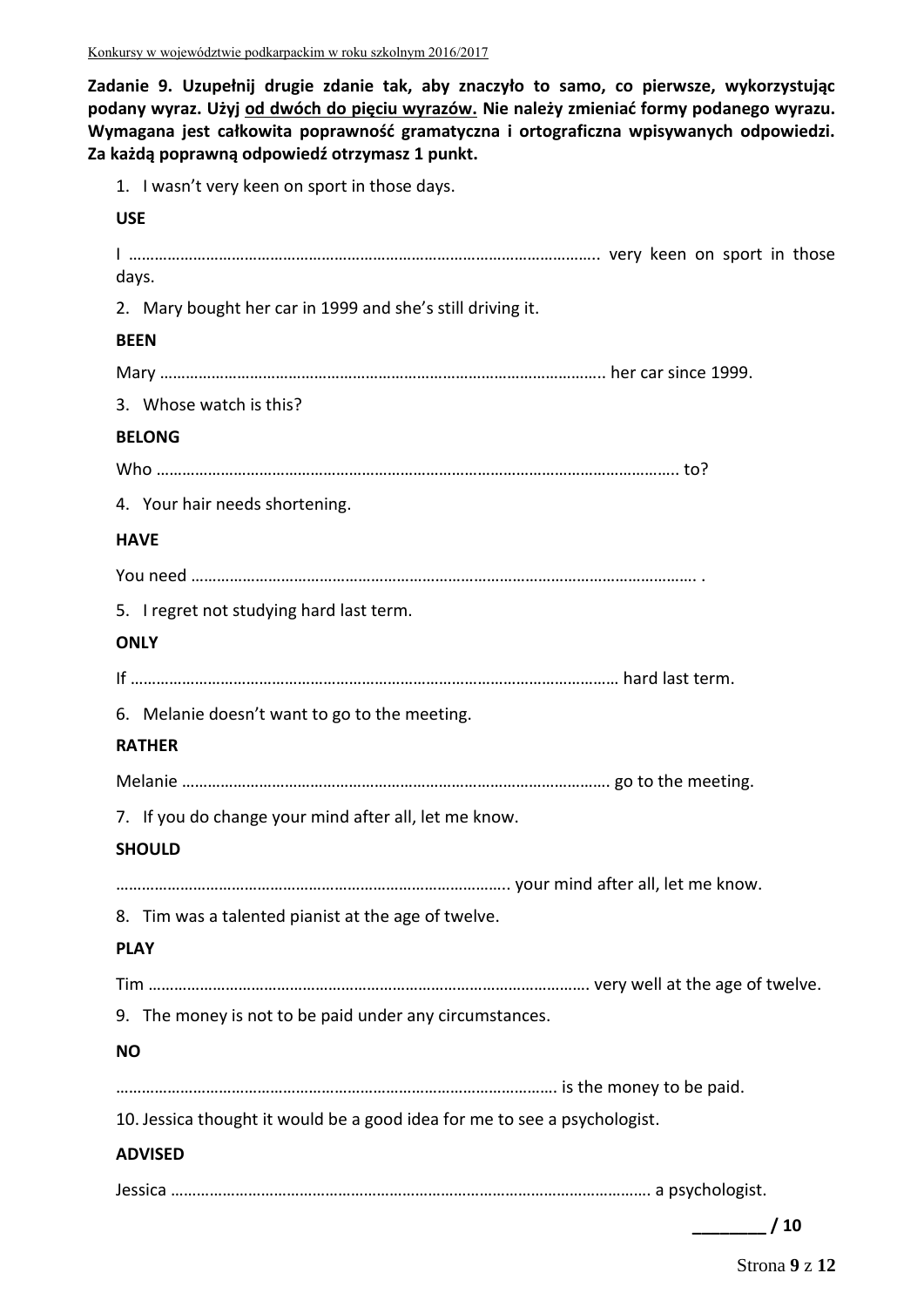## **WIEDZA NA TEMAT KRAJÓW ANGLOJĘZYCZNYCH**

**Zadanie 10. Udziel odpowiedzi na podane pytania. Wymagana jest pełna poprawność ortograficzna wpisywanych wyrazów. Za każdą poprawną odpowiedź otrzymasz 1 punkt.**

| 1. Who was the first President of the United States?                                                                     |
|--------------------------------------------------------------------------------------------------------------------------|
| 2. What was the date of the attack on the World Trade Center towers?                                                     |
| 3. What is the name of the most popular American figure with a torch in her raised hand that<br>can be seen in New York? |
| 4. Where does the name 'America' come from?                                                                              |
| 5. What does 'DC' mean at the name 'Washington DC'?                                                                      |
| 5                                                                                                                        |

**Zadanie 11. W podanych poniżej zdaniach podkreśl prawidłową opcję. Za każdą poprawną odpowiedź otrzymasz 1 punkt.**

- 1. The USA is a federal union of **forty-nine / fifty / fifty-two** independent states.
- 2. The most recent state to join the union was **Hawaii / Alaska / Puerto Rico.**
- 3. The name of the ship that brought the Pilgrims to New England in 1620 was **Titanic / Sunflower / Mayflower.**
- 4. President John F. Kennedy was assassinated in **Los Angeles, California / Washington DC / Dallas, Texas.**
- 5. **Ronald Reagan / Richard Nixon / Jimmy Carter** was the US President from 1977-1981.

**\_\_\_\_\_\_\_\_\_ / 5**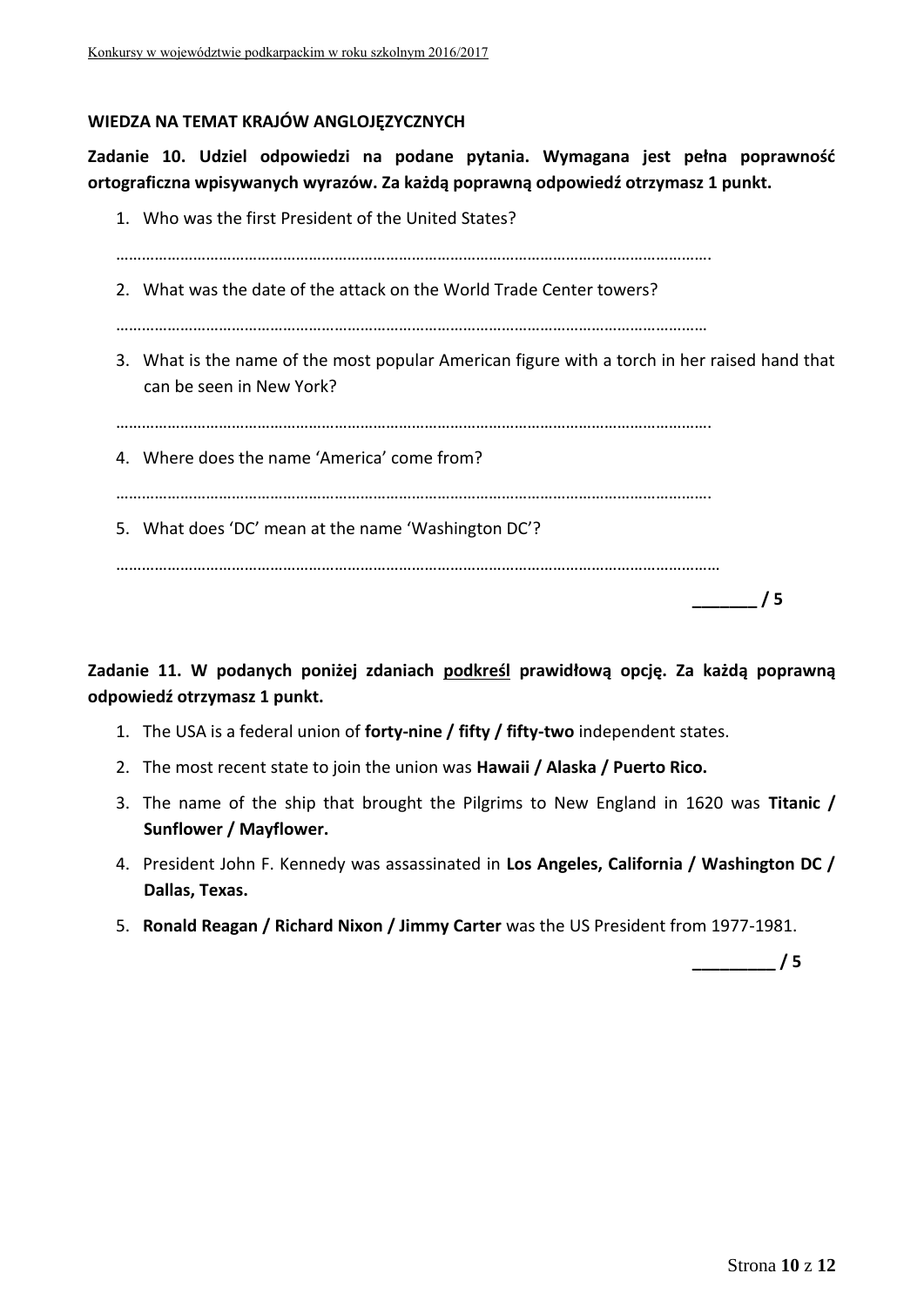**\_\_ \_\_ \_\_ \_\_ \_\_ \_\_ \_\_ \_\_ \_\_ .**

 **\_\_ \_\_ \_\_ \_\_ \_\_ .**"

**Zadanie 12. Uzupełnij zdania brakującymi słowami. Liczba kresek odpowiada liczbie liter w danym słowie. Wymagana jest całkowita poprawność ortograficzna wpisywanych odpowiedzi. Za każdą poprawną odpowiedź otrzymasz 1 punkt.**

- 1. The states that belonged to the Middle Colonies were  $\underline{\phantom{a}} = \underline{\phantom{a}} = \underline{\phantom{a}} = \underline{\phantom{a}} = \underline{\phantom{a}} = \underline{\phantom{a}} = \underline{\phantom{a}} = \underline{\phantom{a}} = \underline{\phantom{a}} = \underline{\phantom{a}} = \underline{\phantom{a}} = \underline{\phantom{a}} = \underline{\phantom{a}} = \underline{\phantom{a}} = \underline{\phantom{a}} = \underline{\phantom{a}} = \underline{\phantom{a}} = \underline{\phantom{a}} = \$ and New York.
- 2. The president who introduced the New Deal was Franklin Delano
- 3. The Battle of the Little Big Horn is also referred to as "Custer's **\_\_ \_\_ \_\_ \_\_**
- 4. Henry  $\frac{1}{\sqrt{2}}$   $\frac{1}{\sqrt{2}}$  is called the father of 20<sup>th</sup> century mass production.
- 5. The **\_\_ \_\_ \_\_ \_\_ \_\_ \_\_ \_\_ \_\_ \_\_** Act was the law that encouraged settlement in the west.

**\_\_\_\_\_\_\_\_ / 5**

**Zadanie 13. Do podanych nazwisk i nazw 1-5 dopasuj kojarzące się z nimi hasła lub daty z ramki. Dwa elementy w ramce nie pasują, gdyż zostały podane dodatkowo! Za każdą poprawną odpowiedź otrzymasz 1 punkt.** 

| Harry S. Truman           | 1773            | Thomas Jefferson |
|---------------------------|-----------------|------------------|
| segregation on buses      | Abraham Lincoln | 1776             |
| examination of immigrants |                 |                  |